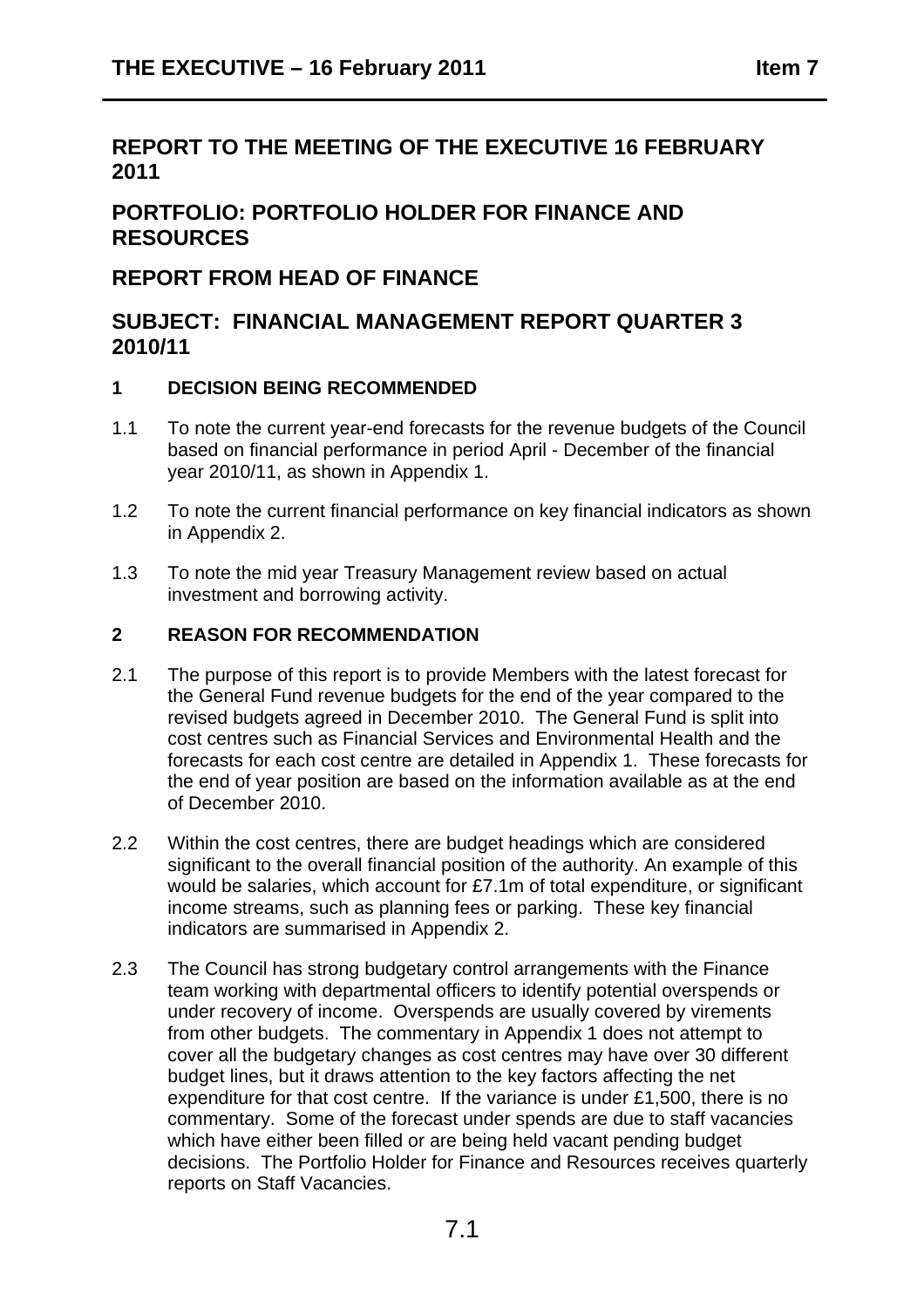2.4 The revised Treasury Management Code of Practice advises that Local Authorities provide members with an interim report of actual Treasury Management activity of the current year to supplement the framework detailed in the Treasury Management Strategy.

#### **3 OVERALL FINANCIAL POSITION**

- 3.1 The results to the end of December 2010 indicate that for the General Fund, the year-end position is forecast to meet the revised estimate of £11.5m.
- 3.2 In summary, the main factors which are increasing net expenditure are:-
	- Parking income is forecast to be £25,000 below revised budget.
	- Penalty Charge notice income is forecast to be £30,000 below revised budget.
	- Building Control income is forecast to be £35,000 below revised budget.
- 3.3 The main factors that are reducing the overall net expenditure is:
	- Local Land Charge income is forecast to be £20,000 above revised budget.
	- Current forecasts show that salary savings should be around £40,000 more than the £150,000 savings built into the revised budget.
- 3.4 As part of this report Members are given information on the amount of outstanding money approved for write off during the reporting period. The Chief Finance Officer is authorised to write off amounts due or claimed by the Council up to £5,000 and, after consultation with the Leader of the Council, between £5,000 and £15,000. Amounts over £15,000 must be reported to the Executive.

#### **Details of Amounts approved for Write Off**

|         | Council<br>Tax | <b>NNDR</b> | <b>Benefits</b> | Parking | Housing | Total   |
|---------|----------------|-------------|-----------------|---------|---------|---------|
| 2008/09 | 38,368         | 31,822      | 15,297          | 20,355  | 324     | 106,166 |
| 2009/10 | 31,213         | 145,345     | 7,973           | 17,418  | 129     | 202,078 |
| 2010/11 | 47,380         | 127,593     | 18,501.         | 7,665   | 1,252   | 202,391 |

#### **4 TREASURY MANAGEMENT MID YEAR REVIEW**

#### **Introduction**

4.1 In January 2010, Council approved the Treasury Management Strategy for the Council under the new Code of Practice. Part of the requirement under this code is a mid-year review.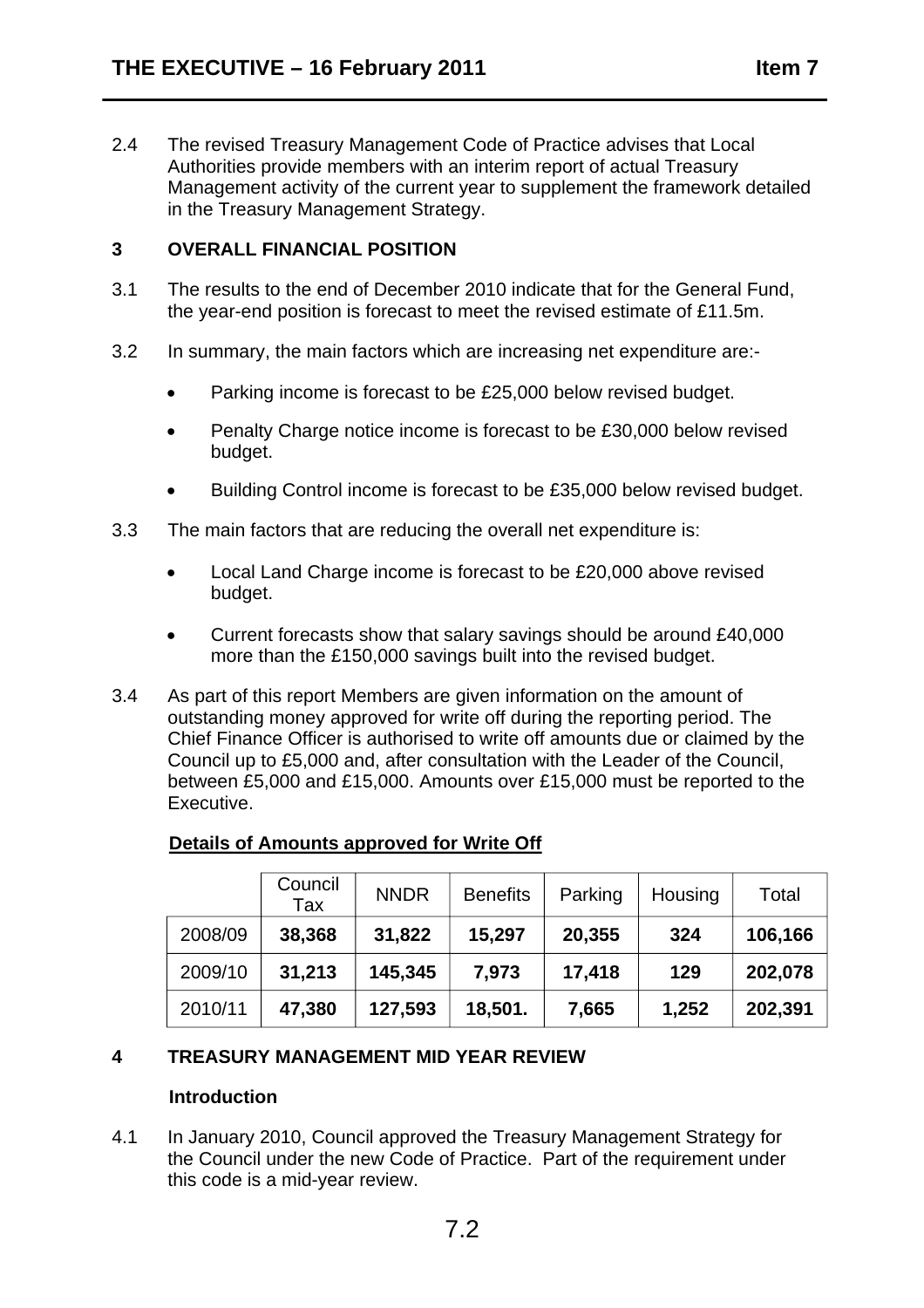#### **Review of the Strategy**

#### **Activities Undertaken**

- 4.2 In 2010/11, the Authority have started to deal in money markets. The organisations invested with have been selected to ensure that they meet the criteria detailed in the strategy.
- 4.3 This has given greater flexibility in where the Authority can invest monies, and has also resulted in a greater return from higher interest rates.
- 4.4 The Authority are still debt free and have no immediate plans to take out any borrowing.

#### **Variations from agreed policies**

4.5 There have been no deviations in the year from the policies and practices previously agreed by Members.

#### **Interim Performance Report**

- 4.6 The graph below shows the investment level and interest rates of the Authority to date in comparison to the average level of investments and interest base rate.
- 4.7 This shows that the Authority are achieving rates over and above base rate and are overall consistent in the level of funds being invested.

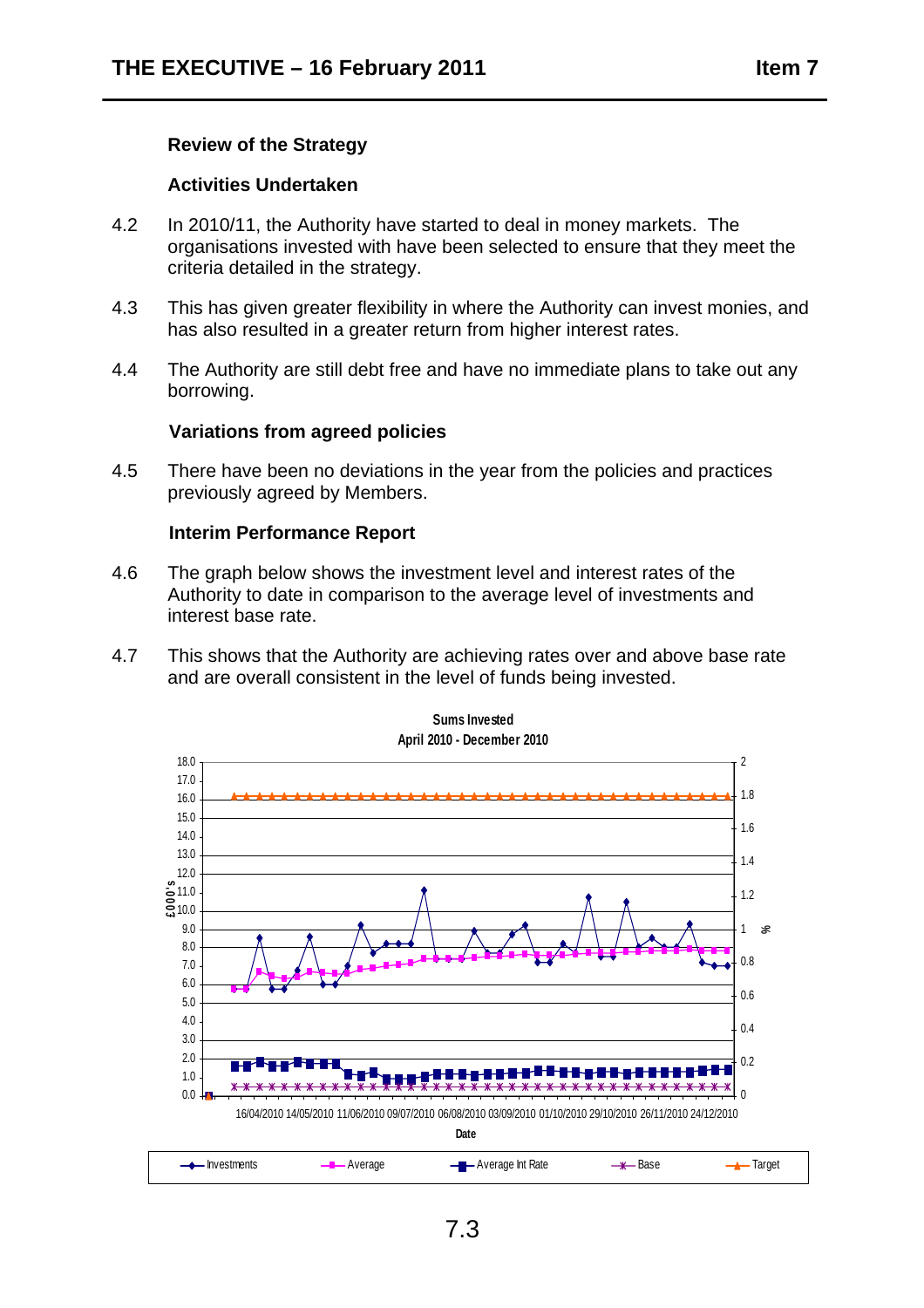Compared to previous years, the amount of money invested in longer term investments has decreased. This is due to a general decrease in lack of funds available for investment, but most notably due to the recent economic downturn which has led to more money being invested in the more secure short term options.

## **Regular Monitoring**

4.8 All transactions are required to be signed off by a bank signatory in order to transfer funds, and weekly a summary of the financial position of all bank accounts and investments, including the current position in relation to key prudential indicators are reported to the Deputy and Chief Finance Officers.

#### **Monitoring of Treasury Management Indicators**

4.9 As no borrowing has occurred, the Authority are below the set limits for borrowing. No indicator is currently at risk of being breached.

#### **Other Information**

- 4.10 In light of the new code, the Treasury Management Practices have been reviewed and updated for any changes in arrangements. Per the delegation agreed by Council in January 2010, these will be reviewed by the Chief Finance Officer.
- 4.11 The Treasury Management Strategy Report reported to members in January 2010 contained forecasts of changes in interest rates. This forecast that the bank base rate would start to rise by Quarter 3 2010. This has not happened and the current forecast is that the rate will not start to increase until Quarter 4 2011.

#### **Summary**

4.12 The Treasury Management Function has performed well in the first half of the financial year. No changes have had to be made to the agreed policy and practices, and changes in the market have not had an adverse affect on the Authority's finances due to the criteria and risk management processes in place.

#### **5 RISK IMPLICATIONS**

- 5.1 Current general economic conditions still have the potential to adversely affect some of our major income streams, such as Parking, Building Control and Development Control income. Further falls in activity may lead to further reductions in income. Benefits activity has increased which may increase expenditure on processing claims if turnaround times are to be maintained. Changes to benefits may also increase the number of homeless.
- 5.2 Collection rates for council tax remain consistent with previous years. Collection rates are being maintained through effective recovery action of arrears and continued promotion of direct debit.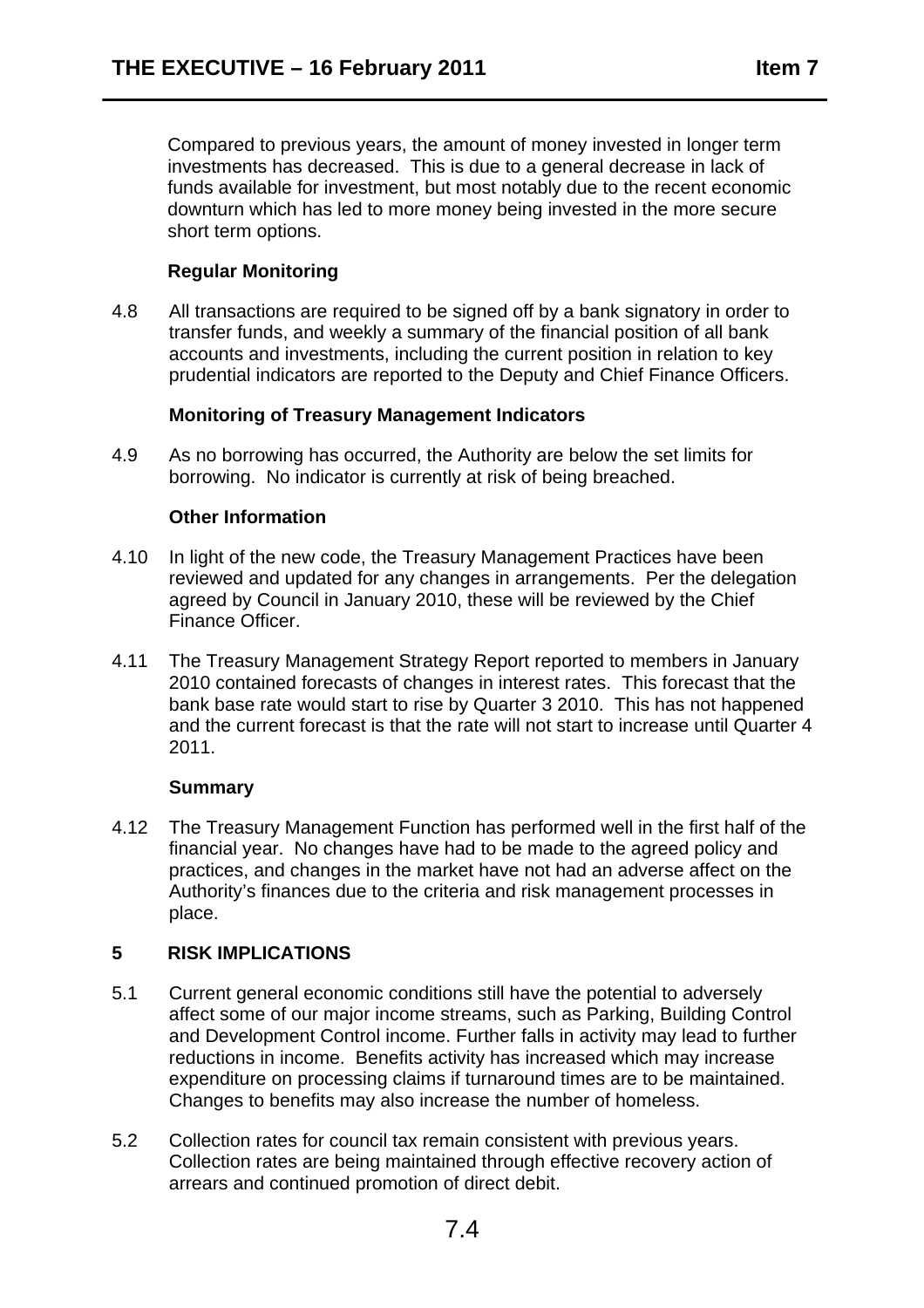- 5.3 Changes to legislation, economic factors and external funding can put pressure on resources. Regular monitoring of those budgets with the higher risk considerations will assist in controlling resource risk.
- 5.4 The announcement of Rochford's cut in grant funding to £3.637m on 13 December 2010 will not impact on 2010/11 estimates, but the implications for future years' budgets will need to be closely monitored to ensure that all identified cost reductions are achieved and remain ongoing.

I confirm that the above recommendation does not depart from Council policy and that appropriate consideration has been given to any budgetary and legal implications.

SMT Lead Officer Signature:

# **Head of Finance**

#### **Background Papers:**

None.

For further information please contact Matthew Petley on:-

Tel:- 01702 546366 Extn 3102

E-Mail:- matthew.petley@rochford.gov.uk

If you would like this report in large print, braille or another language please contact 01702 546366.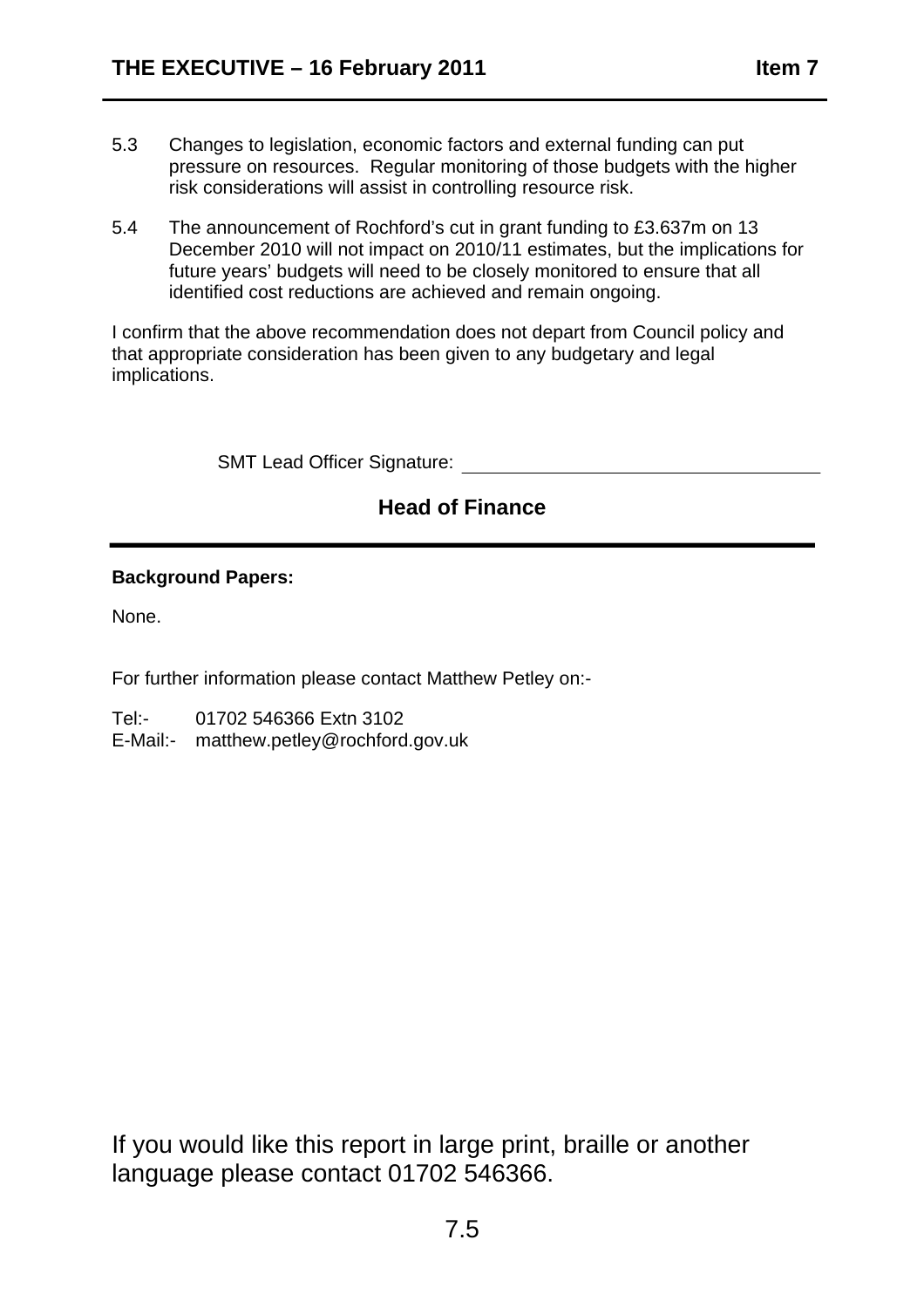## **FINANCIAL MANAGEMENT REPORT**

#### **FORECAST YEAR-END POSITION FOR 2010/11 AS AT END OF DECEMBER 2011**

#### **SERVICE: CHIEF EXECUTIVE**

| <b>Service Area</b>                                         | 2010/11<br><b>Revised</b><br><b>Budget</b> | <b>End of Year</b><br><b>Forecast</b><br>£ | <b>Variance</b><br>(Bracketed figures<br>are favourable) | <b>Comment</b>                                                                                                                                                                                     |
|-------------------------------------------------------------|--------------------------------------------|--------------------------------------------|----------------------------------------------------------|----------------------------------------------------------------------------------------------------------------------------------------------------------------------------------------------------|
| <b>Chief Executive's Office</b>                             | 184,600                                    | 181,375                                    | (3,225)                                                  | Forecasted under spends on Training and Equipment codes.                                                                                                                                           |
| <b>Human Resources</b>                                      | 292,000                                    | 250,043                                    | (41, 957)                                                | Savings are being made on relocation, staff advertising and<br>occupational health. It is currently the Council's strategy to<br>recruit from within wherever possible to limit recruitment costs. |
| <b>Corporate Management</b><br>Account                      | 226,300                                    | 226,215                                    | (85)                                                     |                                                                                                                                                                                                    |
| <b>Emergency Planning &amp;</b><br><b>Health and Safety</b> | 61,500                                     | 54,657                                     | (6, 843)                                                 | Savings due to staff turnover.                                                                                                                                                                     |
| Corporate Policy &<br>Partnership                           | 163,800                                    | 135,345                                    | (28, 455)                                                | Savings due to staff turnover.                                                                                                                                                                     |
| <b>Environmental Initiatives</b>                            | 12,500                                     | 12,300                                     | (200)                                                    |                                                                                                                                                                                                    |
| <b>Economic Development</b>                                 | 266,400                                    | 266,857                                    | 457                                                      |                                                                                                                                                                                                    |
| <b>Community Safety</b>                                     | 98,800                                     | 97,581                                     | (1,219)                                                  |                                                                                                                                                                                                    |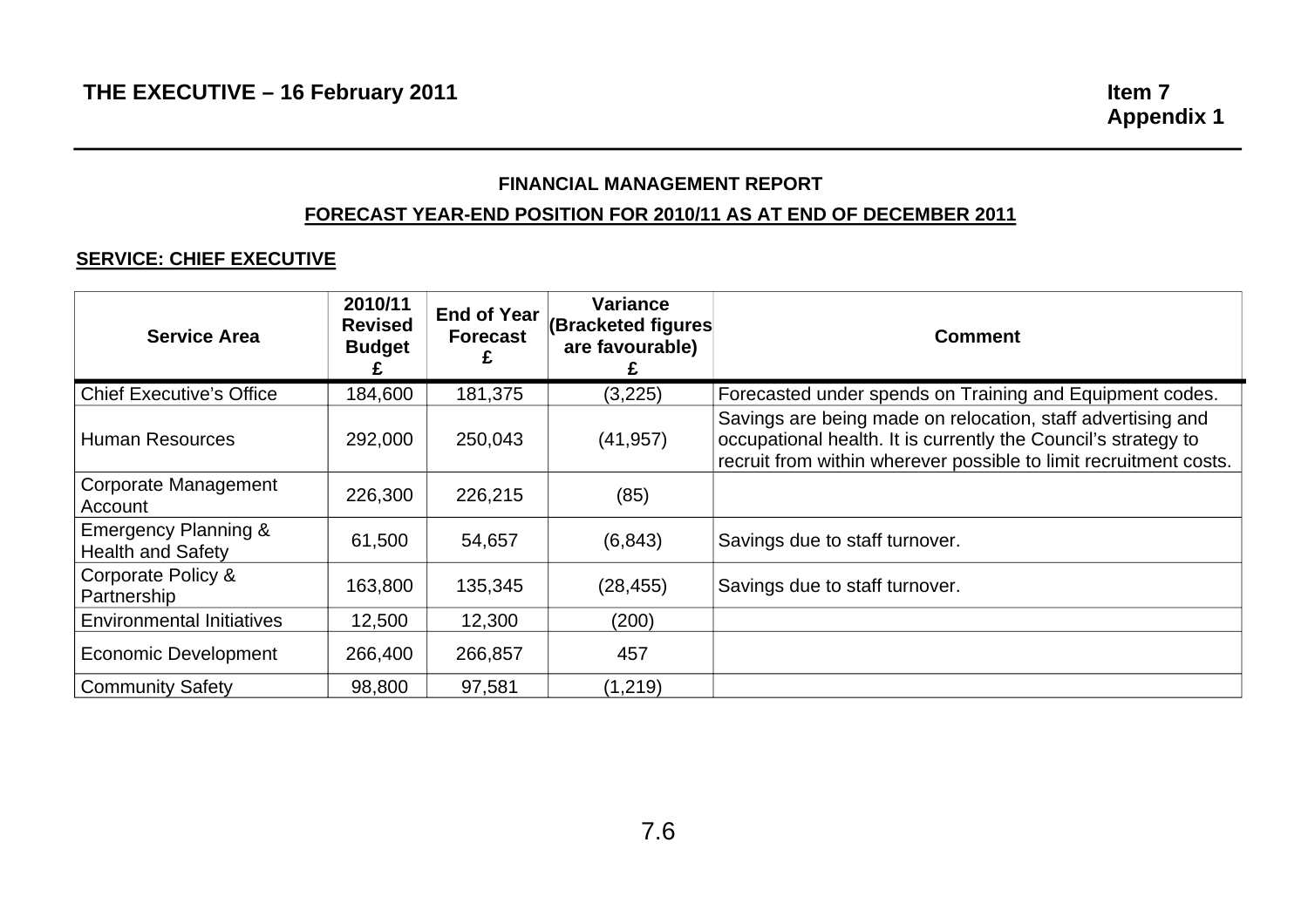#### **SERVICE: DEPUTY CHIEF EXECUTIVE**

| <b>Service Area</b>           | 2010/11<br><b>Revised</b><br><b>Budget</b> | <b>Forecast</b> | Variance<br><b>End of Year</b> Bracketed figures<br>are favourable) | <b>Comment</b> |
|-------------------------------|--------------------------------------------|-----------------|---------------------------------------------------------------------|----------------|
| <b>Deputy Chief Executive</b> | 149,200                                    | 147,823         | (1, 377)                                                            |                |
| Highways/Roads (Routine)      | (13,400)                                   | (14, 787)       | (1, 387)                                                            |                |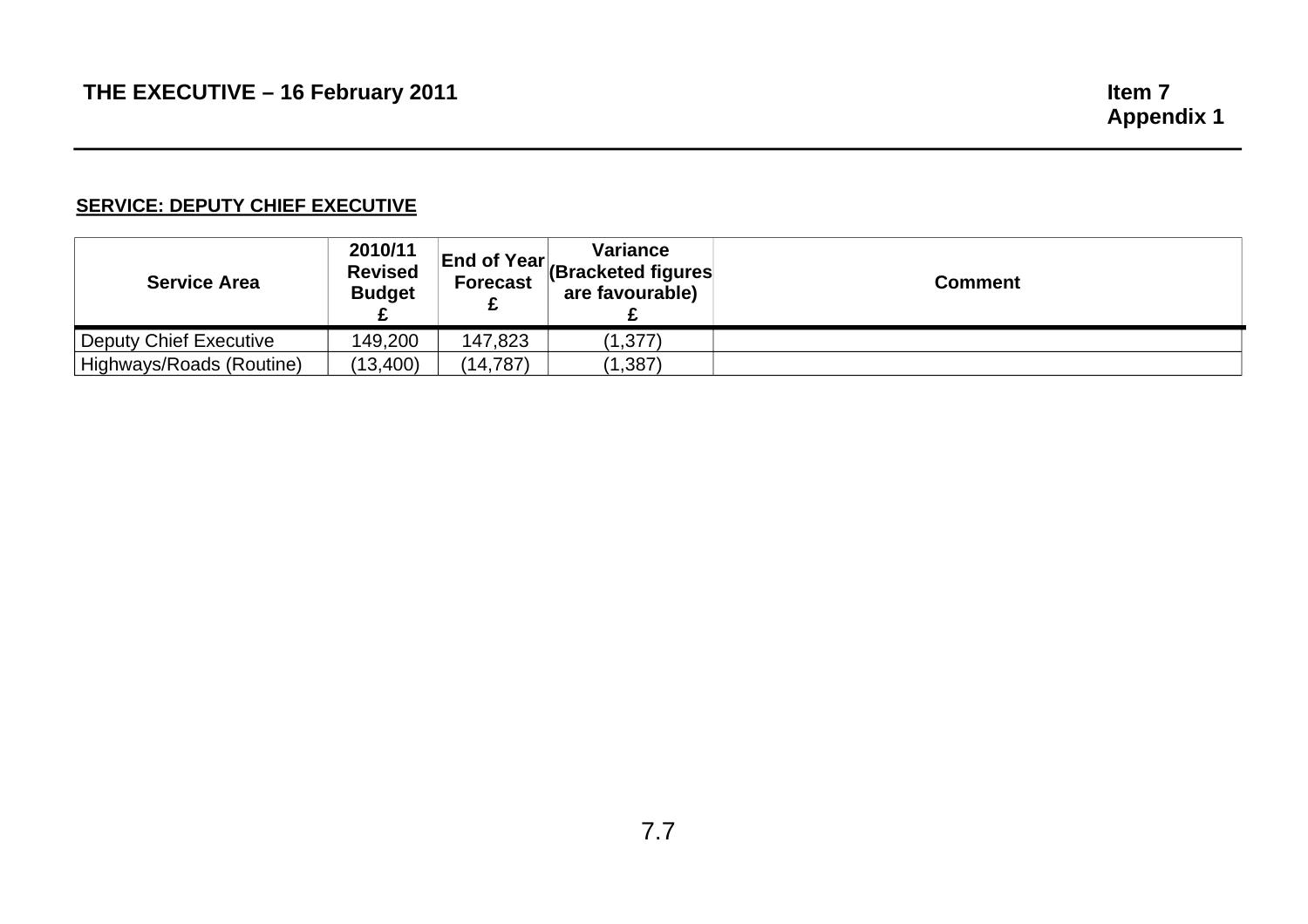#### **SERVICE: COMMUNITY SERVICES**

| <b>Service Area</b>                         | 2010/11<br><b>Revised</b><br><b>Budget</b> | <b>Forecast</b> | <b>Variance</b><br><b>End of Year (Bracketed figures)</b><br>are favourable) | <b>Comment</b>                                                                             |
|---------------------------------------------|--------------------------------------------|-----------------|------------------------------------------------------------------------------|--------------------------------------------------------------------------------------------|
| <b>Council Tax</b>                          | 237,000                                    | 204,080         | (32, 920)                                                                    | Savings from staff turnover.                                                               |
| <b>Housing Benefit</b><br>Administration    | (20,600)                                   | (19, 738)       | 862                                                                          |                                                                                            |
| <b>Community Services Client</b><br>Account | 138,900                                    | 133,384         | (5,516)                                                                      | Saving relates to under spend on training budgets.                                         |
| <b>Business Rates</b>                       | (58, 800)                                  | (58, 397)       | 403                                                                          |                                                                                            |
| <b>Council Tax Benefits</b>                 | (43,600)                                   | (43,600)        |                                                                              | Subsidy payments are based on grant claims submitted at key                                |
| <b>Housing Benefit Payments</b>             | (98, 300)                                  | (120, 020)      | (21, 720)                                                                    | points in the year. Current figures are based upon the latest<br>claim submitted.          |
| Revenues Investigation<br>Section           | 172,100                                    | 177,530         | 5,430                                                                        | Income from fraud prosecutions down relating to reduction in<br>number of cases.           |
| Culture & Heritage - Windmill               | 33,300                                     | 34,643          | 1,343                                                                        |                                                                                            |
| <b>Leisure Premises</b>                     | 1,368,600                                  | 1,361,407       | (7, 193)                                                                     | Responsive maintenance costs are lower than budgeted for.                                  |
| Sports Development &<br>Promotion           | (18,500)                                   | (26, 903)       | (8,403)                                                                      | Additional income relates to sports activities that had a higher<br>demand than expected.  |
| <b>Leisure Client Account</b>               | 188,600                                    | 181,713         | (6,887)                                                                      | Additional income relates to Arts Activities budget due to higher<br>than expected demand. |
| <b>Housing Strategy</b>                     | 126,200                                    | 109,094         | (17, 106)                                                                    | Savings relate to staff sickness.                                                          |
| <b>Private Sector Housing</b><br>Renewal    | 228,100                                    | 229,320         | 1,220                                                                        |                                                                                            |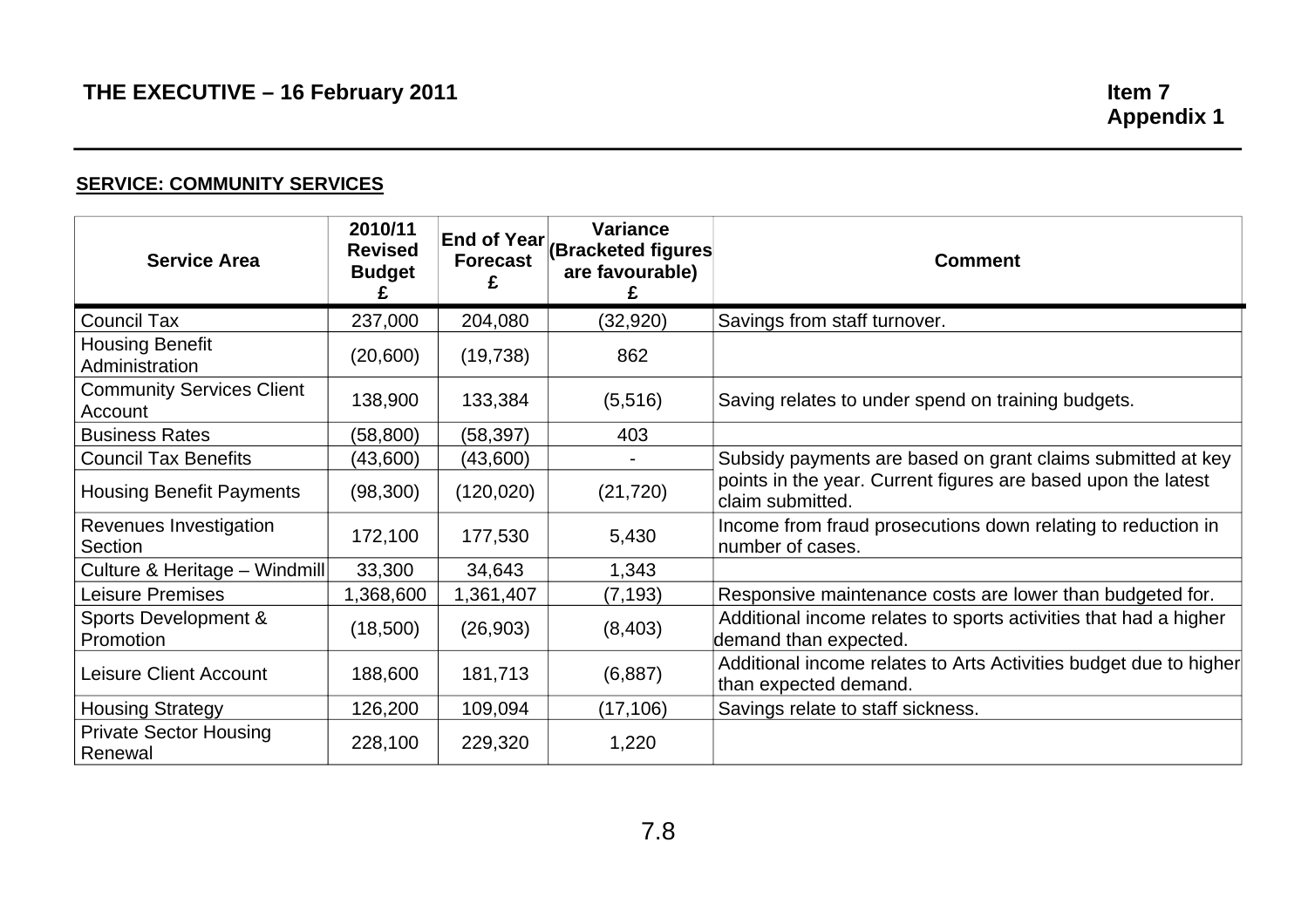#### **SERVICE: COMMUNITY SERVICES**

| <b>Service Area</b> | 2010/11<br><b>Revised</b><br><b>Budget</b> | <b>Forecast</b> | <b>Variance</b><br><b>End of Year (Bracketed figures</b><br>are favourable) | <b>Comment</b>                                                                                         |
|---------------------|--------------------------------------------|-----------------|-----------------------------------------------------------------------------|--------------------------------------------------------------------------------------------------------|
| <b>Homelessness</b> | 284,100                                    | 203,170         | (80, 930)                                                                   | E65,000 additional income from contracted accommodation<br>recharge, plus savings from staff turnover. |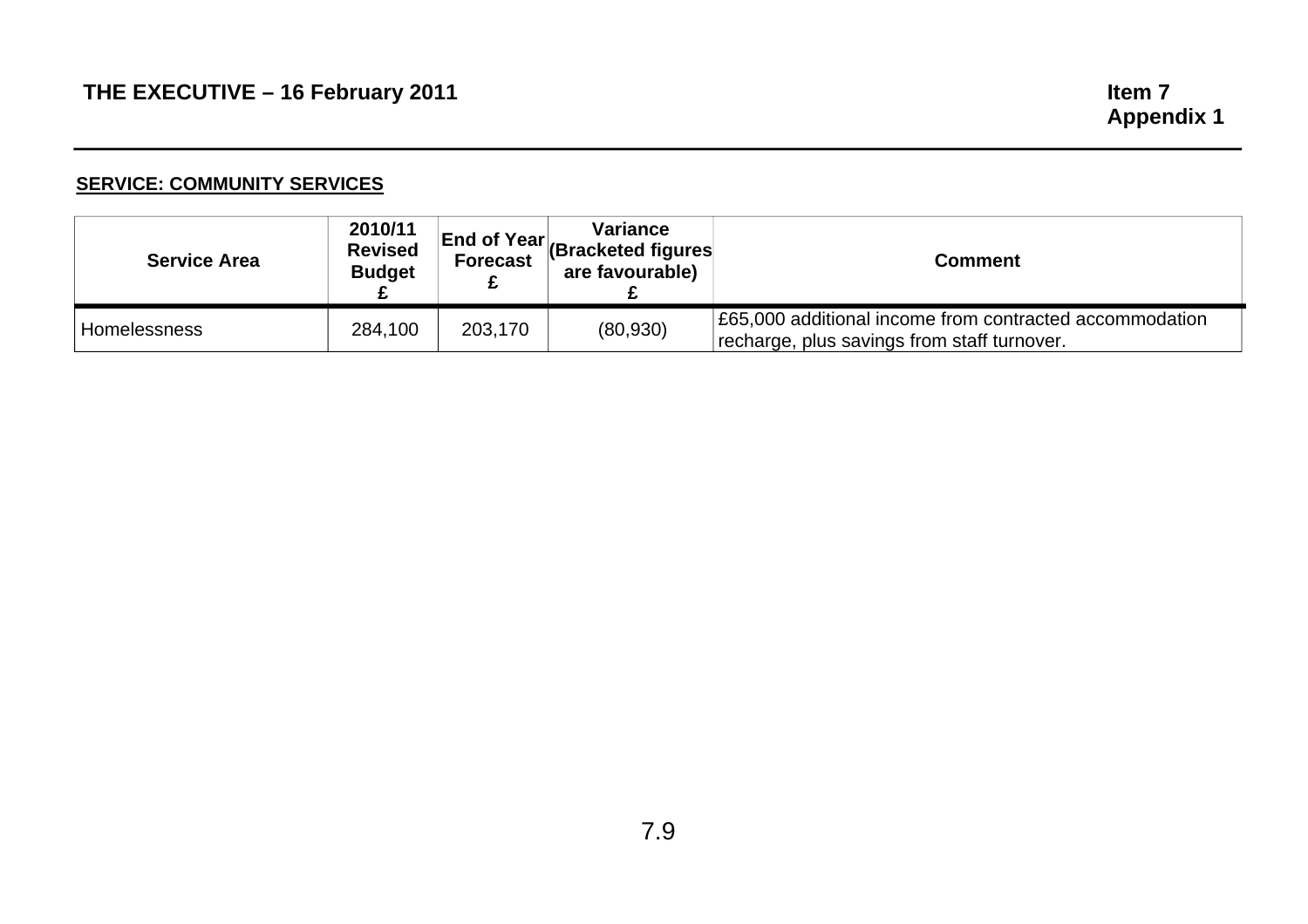#### **SERVICE: ENVIRONMENTAL SERVICES**

| <b>Service Area</b>                                     | 2010/11<br><b>Revised</b><br><b>Budget</b> | <b>Forecast</b> | <b>Variance</b><br><b>End of Year (Bracketed figures)</b><br>are favourable) | <b>Comment</b>                                                                                                                                                                                           |
|---------------------------------------------------------|--------------------------------------------|-----------------|------------------------------------------------------------------------------|----------------------------------------------------------------------------------------------------------------------------------------------------------------------------------------------------------|
| Woodlands                                               | 146,600                                    | 63,048          | (83, 552)                                                                    | Savings relate to staff turnover and under spends on contractor<br>and groundwork's costs.                                                                                                               |
| <b>Maintenance of Grounds</b><br><b>Holding Account</b> | 765,200                                    | 744,999         | (20, 201)                                                                    | Additional income from defaults relating to the topographical<br>survey on main contract with Fountains.                                                                                                 |
| Parks & Open Spaces                                     | 371,200                                    | 326,227         | (44, 973)                                                                    | Savings on planned and responsive maintenance budgets.                                                                                                                                                   |
| <b>Environmental Health</b>                             | 611,700                                    | 568,672         | (43,028)                                                                     | Relates to savings on Contaminated Land budget, and climate<br>code budgets. Additionally there are projected savings on staff<br>turnover and officer related budgets such as training and<br>expenses. |
| Licensing                                               | (19,300)                                   | (35, 639)       | (16, 339)                                                                    | Additional income from licensing expected during the<br>remainder of the year.                                                                                                                           |
| <b>Public Health</b>                                    | 15,600                                     | 11,940          | (3,660)                                                                      | Savings generated from reduced demand in collection and<br>kennelling of stray dogs.                                                                                                                     |
| <b>Public Conveniences</b>                              | 108,600                                    | 90,611          | (17,989)                                                                     | Savings on electricity costs and responsive maintenance<br>budgets.                                                                                                                                      |
| <b>Street Cleansing</b>                                 | 626,100                                    | 599,036         | (27,064)                                                                     | Reduced demand for graffiti removal and minor groundwork<br>budgets will lead to savings.                                                                                                                |
| <b>Recycling Collection</b>                             | 2,289,100                                  | 2,275,279       | (13, 821)                                                                    | Savings relate to staff turnover.                                                                                                                                                                        |
| <b>Recycling Disposal</b>                               | (741, 200)                                 | (746, 769)      | (5, 569)                                                                     | Current projections show a reduction in Gate Fee Income<br>compared to budget.                                                                                                                           |
| Depot                                                   | 317,300                                    | 286,585         | (30, 715)                                                                    | Savings relate to staff turnover and reduced costs on<br>maintenance budgets.                                                                                                                            |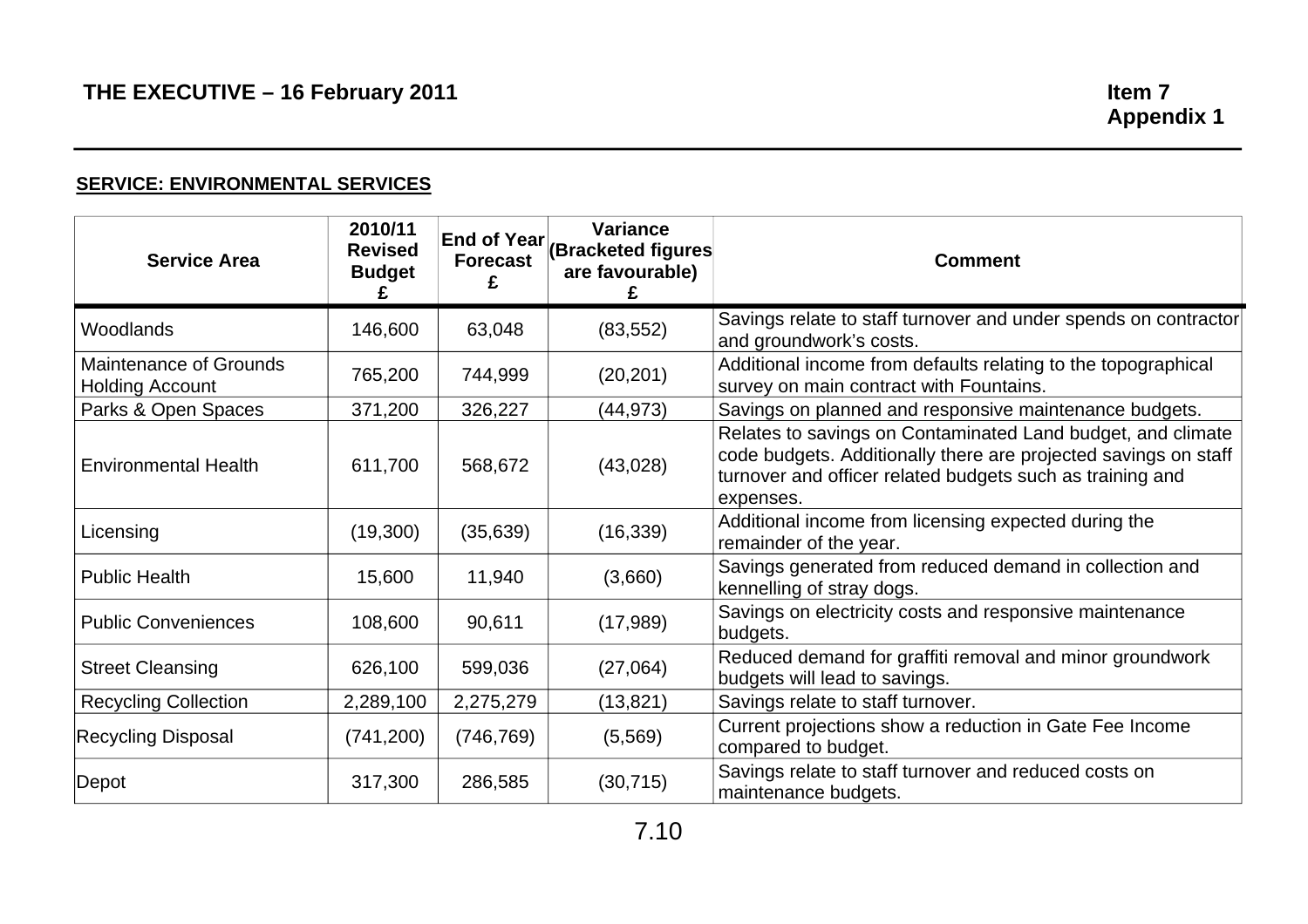# **SERVICE: FINANCE, AUDIT AND PERFORMANCE MANAGEMENT**

| <b>Service Area</b>               | 2010/11<br><b>Revised</b><br><b>Budget</b> | End of Year<br><b>Forecast</b> | Variance<br><b>(Bracketed figures)</b><br>are favourable) | <b>Comment</b>                  |
|-----------------------------------|--------------------------------------------|--------------------------------|-----------------------------------------------------------|---------------------------------|
| <b>Coast Protection</b>           | 2,200                                      | 2,200                          |                                                           |                                 |
| <b>Financial Services</b>         | 458,800                                    | 458,185                        | (615)                                                     |                                 |
| Cashiers                          | 49,400                                     | 44.417                         | (4,983)                                                   | Savings due to maternity leave. |
| Audit & Performance<br>Management | 176,500                                    | 176,033                        | (467)                                                     |                                 |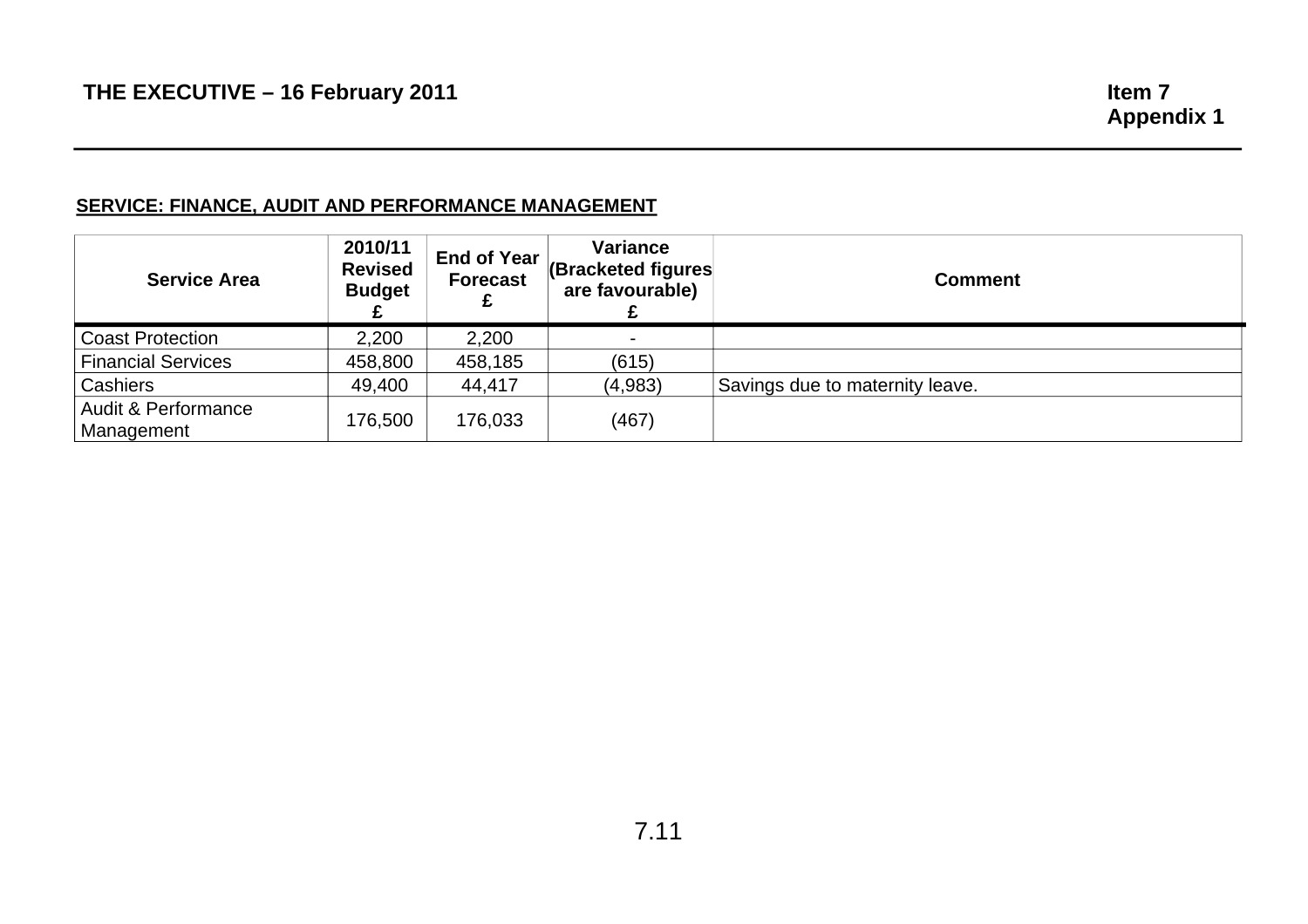#### **SERVICE: INFORMATION AND CUSTOMER SERVICES**

| <b>Service Area</b>                      | 2010/11<br><b>Revised</b><br><b>Budget</b> | <b>End of Year</b><br><b>Forecast</b> | <b>Variance</b><br>(Bracketed figures<br>are favourable) | <b>Comment</b>                                                             |
|------------------------------------------|--------------------------------------------|---------------------------------------|----------------------------------------------------------|----------------------------------------------------------------------------|
| <b>Conducting Elections</b>              | 118,100                                    | 125,504                               | 7,404                                                    | Net saving of £16,672 relates to staff vacancy for part of the             |
| <b>Registration of Electors</b>          | 81,300                                     | 57,224                                | (24, 076)                                                | year, plus savings on postage and printing costs.                          |
| Telephones & Reception                   | 146,000                                    | 130,569                               | (15, 431)                                                | Savings relate to staff turnover and savings on the telephone<br>contract. |
| Information & Support<br><b>Services</b> | 490,400                                    | 456,347                               | (34,053)                                                 | Savings relate to postal and printing budgets                              |
| Computer Services-                       |                                            |                                       |                                                          |                                                                            |
| Including Web &                          | 1,470,200                                  | 1,437,151                             | (33,049)                                                 | Savings relate to staff turnover.                                          |
| Communications                           |                                            |                                       |                                                          |                                                                            |
| <b>Customer Services</b>                 | 340,900                                    | 329,205                               | (11,695)                                                 | Savings relate to staff turnover.                                          |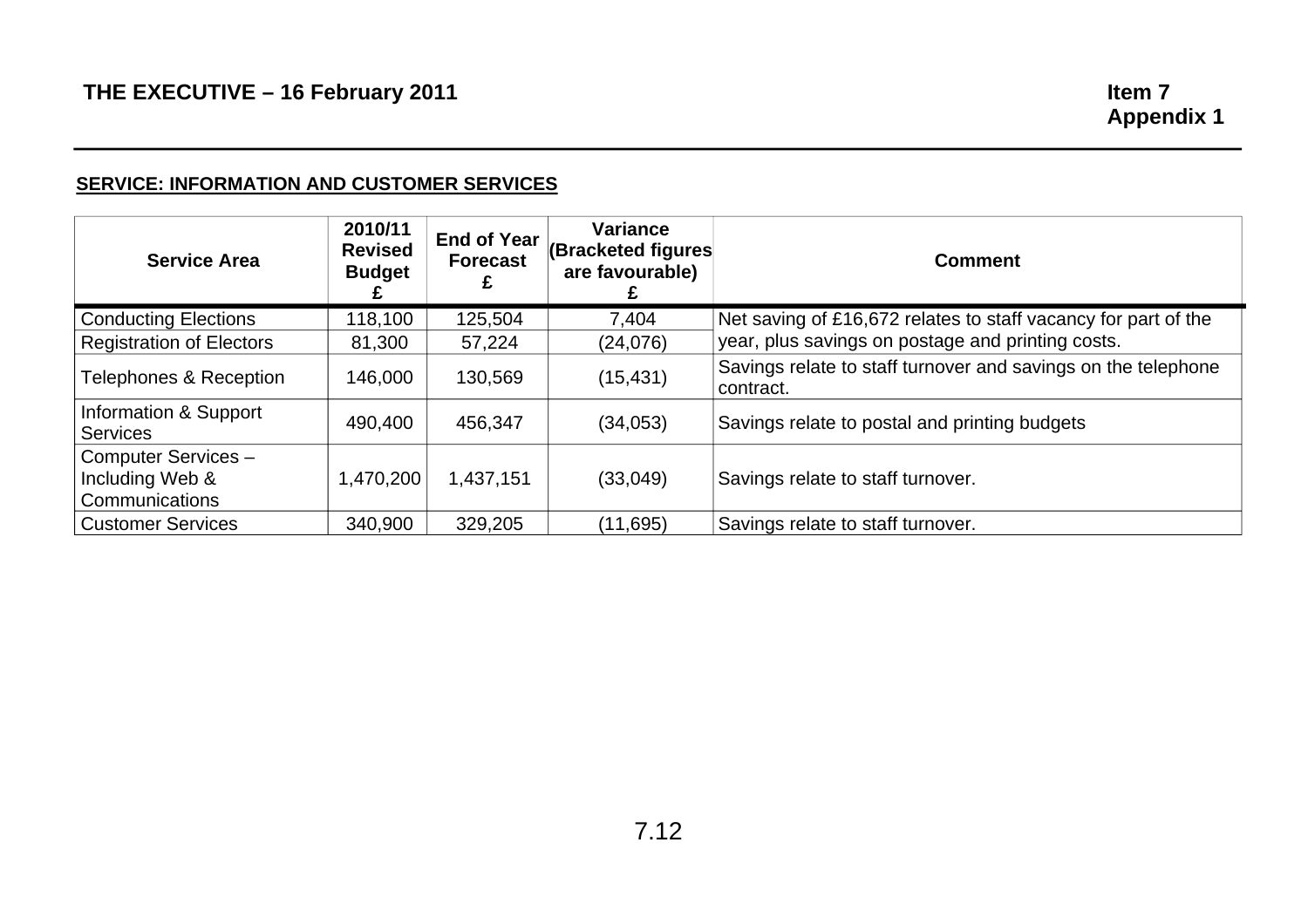# **SERVICE: LEGAL, MEMBER & COMMITTEE SERVICES**

| <b>Service Area</b>                              | 2010/11<br><b>Revised</b><br><b>Budget</b> | <b>End of Year</b><br><b>Forecast</b> | <b>Variance</b><br>(Bracketed figures<br>are favourable) | <b>Comment</b>                                                                                                                                                   |
|--------------------------------------------------|--------------------------------------------|---------------------------------------|----------------------------------------------------------|------------------------------------------------------------------------------------------------------------------------------------------------------------------|
| <b>Office Accommodation</b><br>Rochford          | 484,700                                    | 492,304                               | 7,604                                                    | The price of electricity remains volatile and costs are expected<br>to exceed revised budget.                                                                    |
| <b>Office Accommodation</b><br>Rayleigh          | 113,300                                    | 106,589                               | (6,711)                                                  | Savings relate to reduced spend on responsive maintenance<br>costs, and bulk oil purchases for central heating at the Rayleigh<br>Offices.                       |
| <b>Local Land Charges</b>                        | (13,800)                                   | (47, 637)                             | (33, 837)                                                | Forecasted income from land searches is now higher than<br>expected, despite legislation changes stating that personal<br>searches can no longer be charged for. |
| Cemeteries & Churchyards -<br>Open/Closed        | (114, 400)                                 | (93, 140)                             | 21,260                                                   | Income from purchases of graves, internments and monuments<br>is forecasted to be lower than budgeted for.                                                       |
| <b>Estate Management Services</b>                | 163,600                                    | 160,116                               | (3, 484)                                                 | Additional income relates to drainage works recharged to<br>private home owners not budgeted for.                                                                |
| <b>Legal Services</b>                            | 325,600                                    | 332,378                               | 6,778                                                    | Relates to additional costs on legal fees budget.                                                                                                                |
| <b>Member &amp; Committee</b><br><b>Services</b> | 555,900                                    | 529,289                               | (26, 611)                                                | Relates to savings on Members delivery and training budgets.<br>Training reductions have been achieved by carrying out more<br>in house officer led courses.     |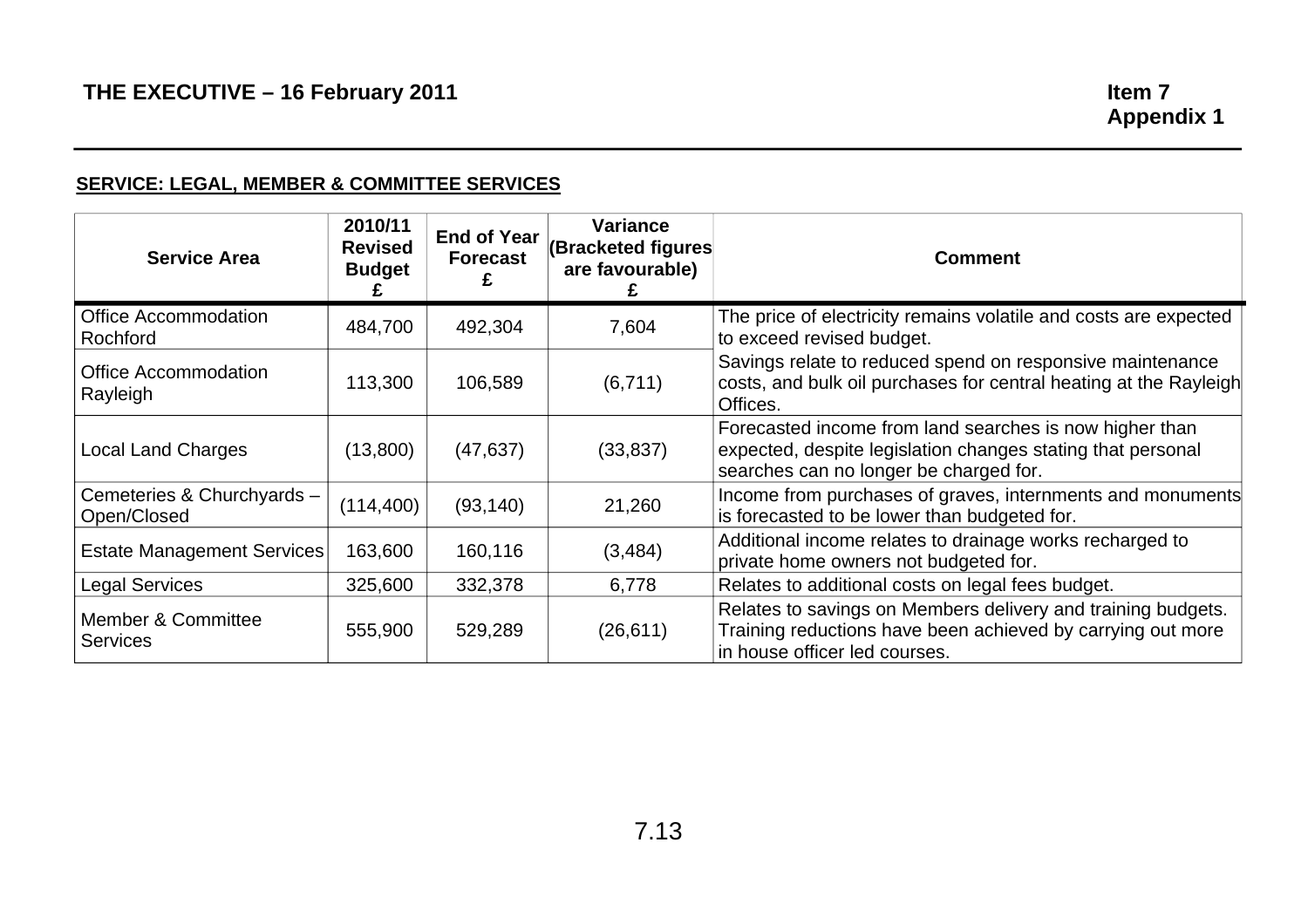#### **SERVICE: PLANNING AND TRANSPORTATION**

| <b>Service Area</b>                           | 2010/11<br><b>Revised</b><br><b>Budget</b> | <b>End of Year</b><br><b>Forecast</b> | <b>Variance</b><br>(Bracketed figures<br>are favourable) | <b>Comment</b>                                                                                                                                                                                                                                                                                                       |
|-----------------------------------------------|--------------------------------------------|---------------------------------------|----------------------------------------------------------|----------------------------------------------------------------------------------------------------------------------------------------------------------------------------------------------------------------------------------------------------------------------------------------------------------------------|
| <b>Building Control Client</b><br>Account     | 241,700                                    | 241,404                               | (296)                                                    |                                                                                                                                                                                                                                                                                                                      |
| <b>Building Control Fee Account</b>           | (256,000)                                  | (221, 229)                            | 34,771                                                   | Despite a new fee structure coming into place in October 2010,<br>the end of year forecast is down against revised budget. This is<br>reflected in the number of applications being processed which<br>have dropped from 249 in Q2, to 192 in Q3. There will be a<br>review of the charging structure in March 2011. |
| <b>Planning Policy</b>                        | 282,200                                    | 281,151                               | (1,049)                                                  |                                                                                                                                                                                                                                                                                                                      |
| <b>Development Control</b>                    | 175,800                                    | 136,395                               | (39, 405)                                                | Savings relate to staff turnover.                                                                                                                                                                                                                                                                                    |
| Planning & Building Control<br>Administration | 123,300                                    | 124,489                               | 1,189                                                    |                                                                                                                                                                                                                                                                                                                      |
| <b>Hackney Carriage</b>                       | 6,800                                      | 3,895                                 | (2,905)                                                  | Salary budget includes overtime costs not claimed, or required.                                                                                                                                                                                                                                                      |
| On St Parking                                 | (39,900)                                   | (10,496)                              | 29,404                                                   | Current indications are that income from penalty charge notices                                                                                                                                                                                                                                                      |
| Off St Parking                                | (751,000)                                  | (709, 251)                            | 41,749                                                   | and pay & display income will be down against end of year<br>budget. Patrolling of yellow lines was difficult during the snow<br>and ice which additionally kept drivers off the roads and away<br>from town centres. The number of Penalty Charge Notices<br>issued in Q3 was down by 224 compared to Q2.           |
| <b>Public Transport</b>                       | 784,100                                    | 774,207                               | (9,893)                                                  | Expenditure on taxi voucher scheme is lower than end of year<br>forecast. This is a demand led budget.                                                                                                                                                                                                               |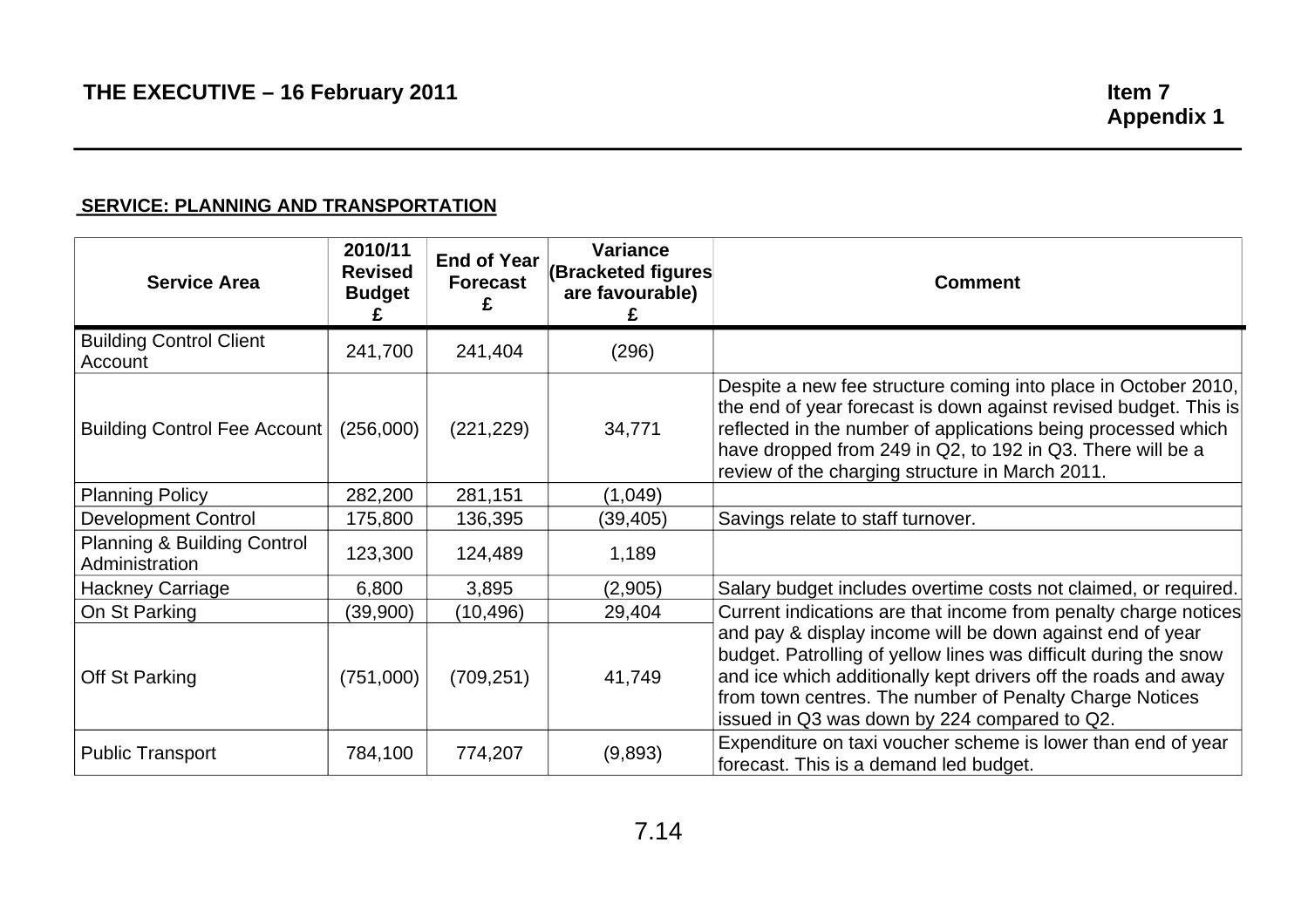# **FINANCIAL MANAGEMENT REPORT**

#### **KEY FINANCIAL INDICATORS AS AT END OF QUARTER 3**

#### **Salaries**



#### **Commentary**

Total salaries are estimated at £7.112m which includes a salary cost of living rises. There is no planned cost of living rise for the current year. Current indications are that there will be a further £40,000 saving on salary costs. strategy saving of £150,000 which is based on forecast turnover rates, recruitment levels and assumptions on

Expenditure on salaries is managed corporately and will be kept within the overall total. There is a possibility of on staff turnover in the remainder of the year. further savings on salaries depending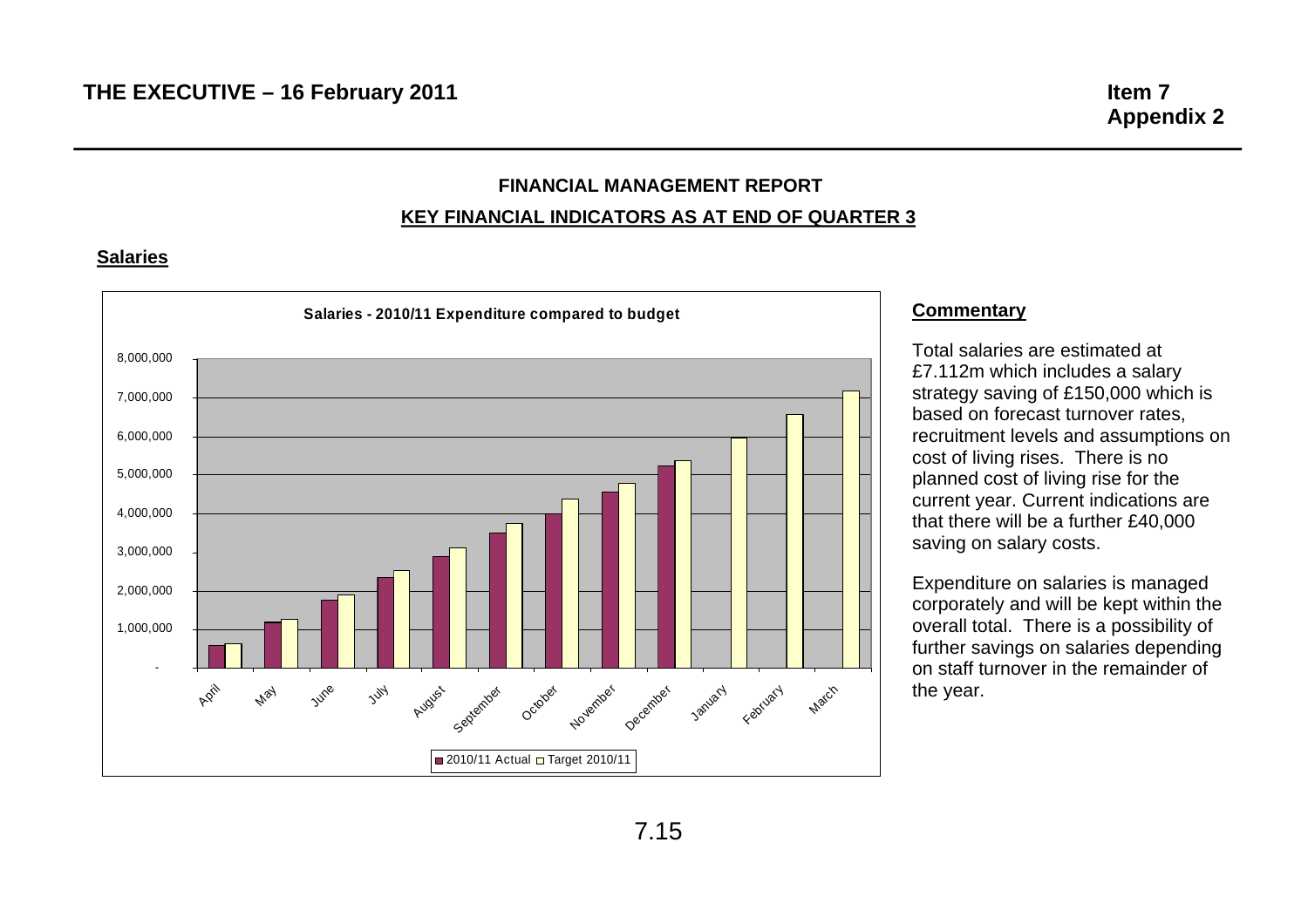#### **Planning Fees**



#### **Commentary**

The revised estimate for planning fees income is £264,000. Compared to the same period in previous years, 2010/11 income at £210,415 is up by £24,200 against 2009/10 and up £47,506 against 2008/09.

At this stage, the year to date position is favourable against target by £12,415 and year end forecasts predict total income to be near the revised budget of £264,000. It must be noted though that income to date includes 3 large planning applications received in April, June and August.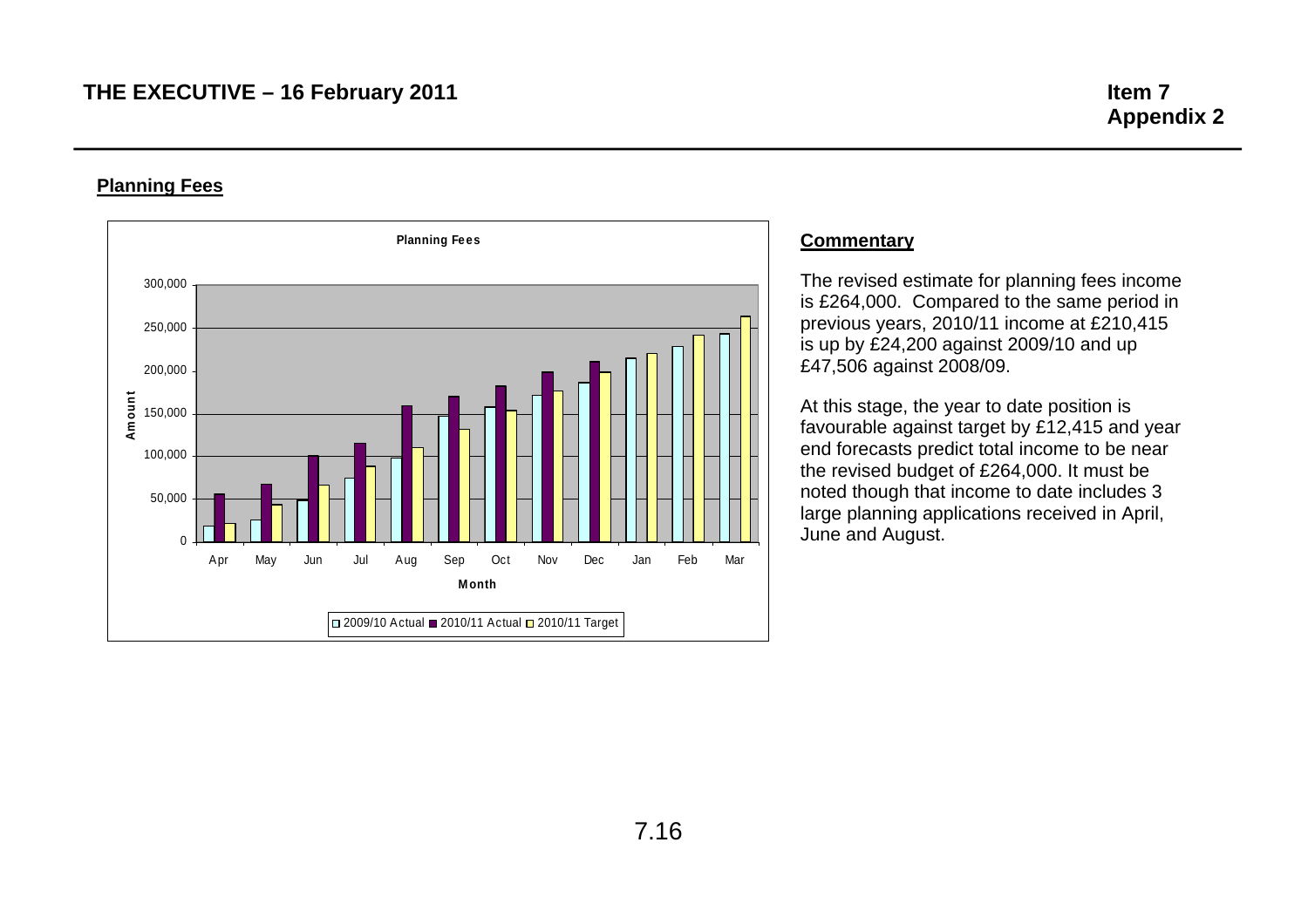#### **Parking Fees**



#### **Commentary**

The revised budget for 2010/11 is set at £810,000.

Income at £588,822 is down against the revised budget of £607,500. This compares to £578,287 for the same period, against a final figure for 2009/10 of £779,711.

Current indications are that income at year end will be down against end of year budget by about £10,000.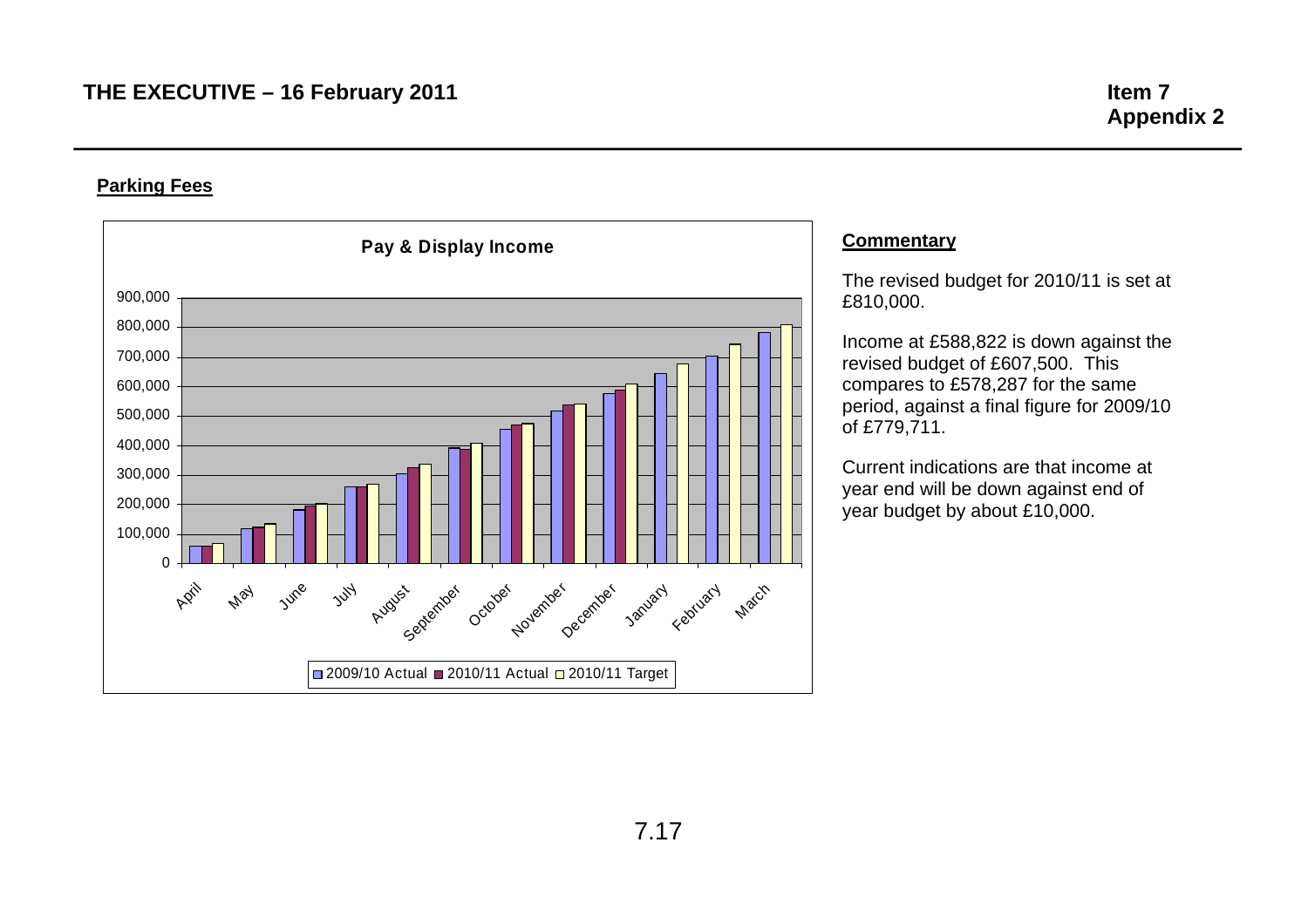#### **Investment Income**



#### **Commentary**

The revised estimate for investment income for 2010/11 is £90,000. Current interest rates are between 0.75% and 0.85% for short term deposits. For 12 months we are currently able to get between 1.80% and 1.95%. Revised budget has been set assuming there will be no base rate rise for the remainder of 2010/11. A rate rise is not forecasted until Q3 2011/12.

The risk of a further fall in base rate is considered small but there is a risk that the rates on the money markets may fall if liquidity improves.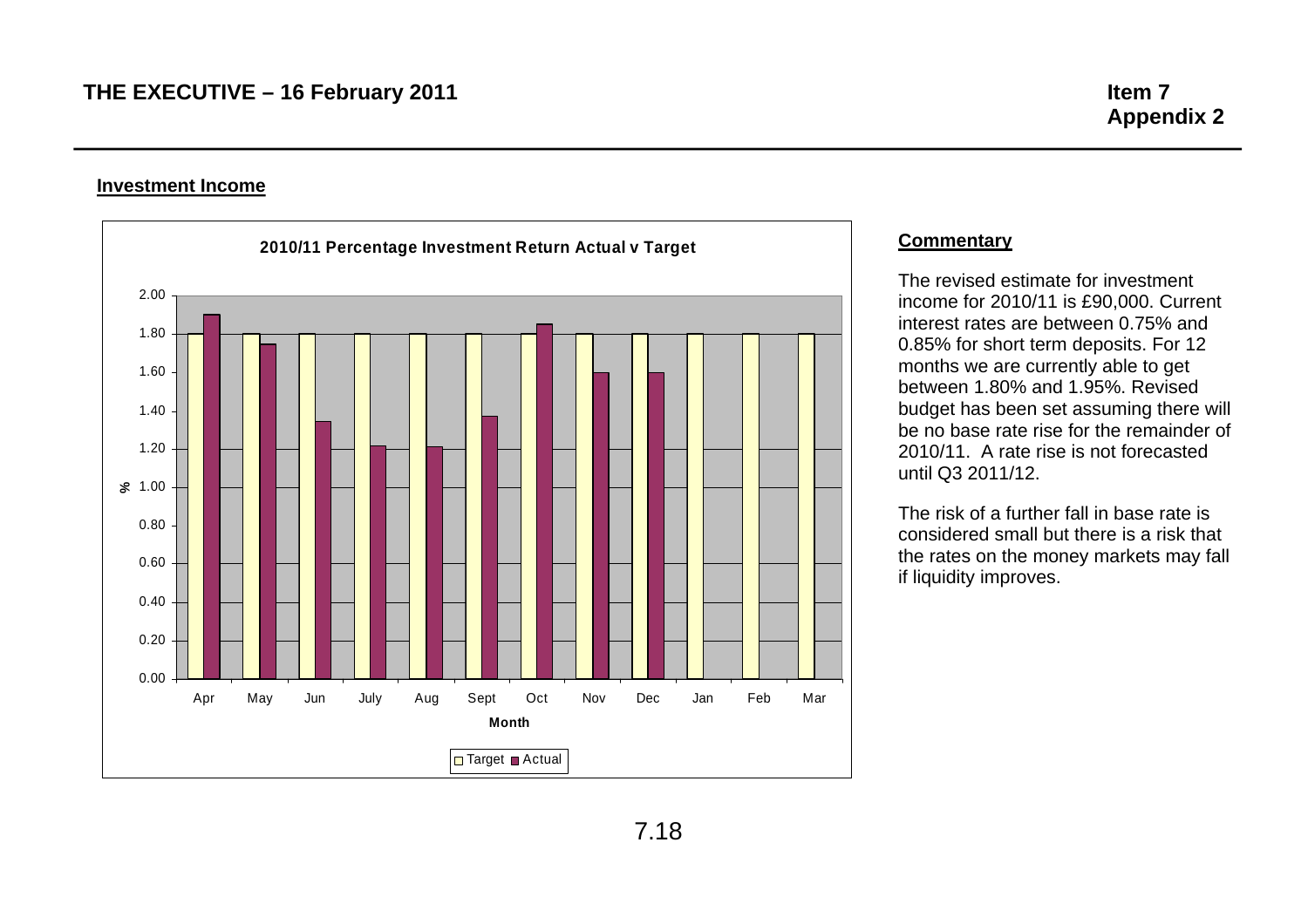**Local Land Charges** 



#### **Commentary**

The revised budget for 2010/11 is against a year to date target of £64,500. £86,000 and income to date is £89,251

the budget was revised down accordingly. In August, legislation changed regarding personal searches. Local Authorities can no longer charge for them. Given a cost of £22 per individual personal search,

around £20,000 more than revised budget. Income for the year is now forecast to be